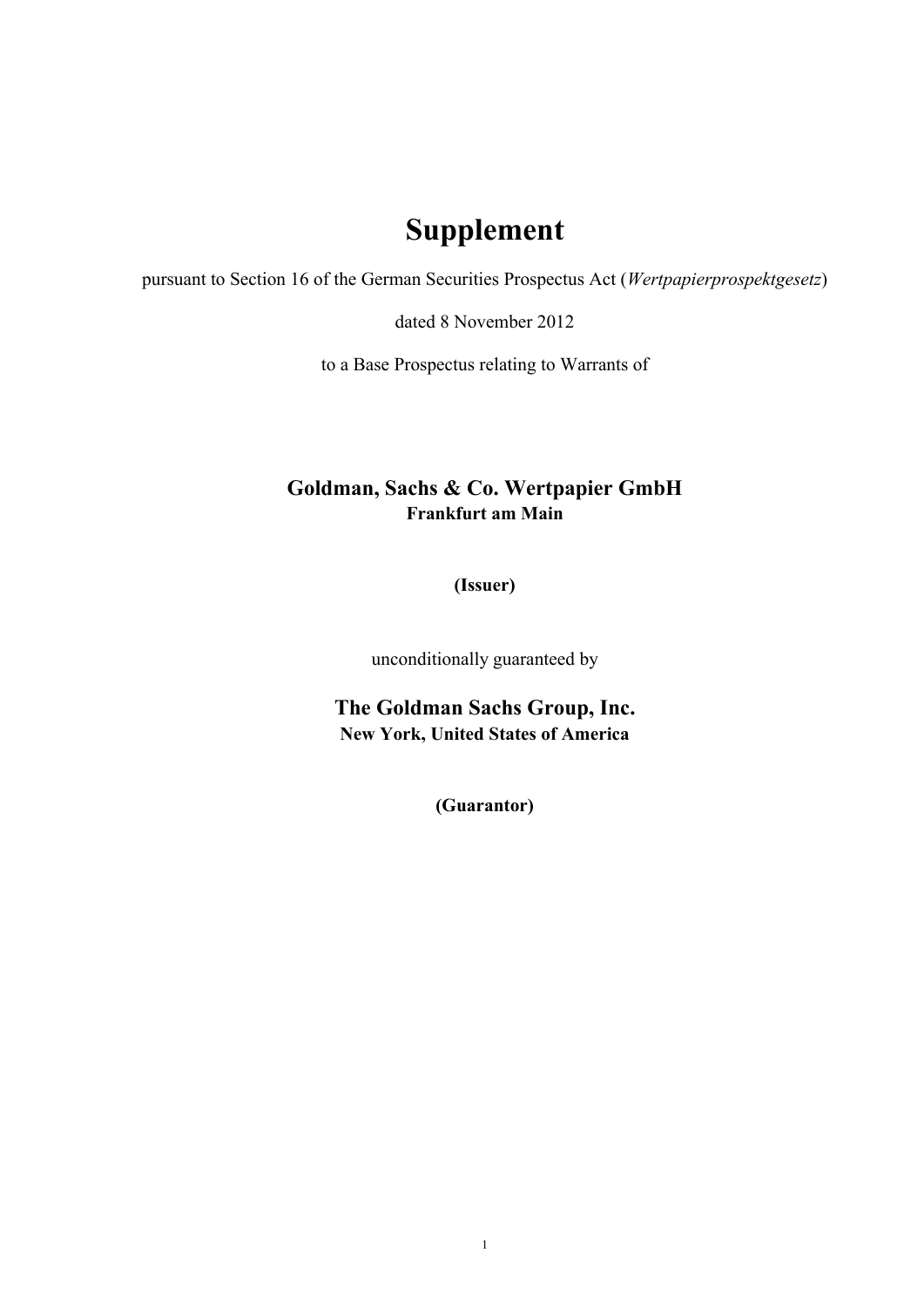Subject of this supplement (the "**Supplement**") is the Current Report on Form 10-Q for the fiscal quarter ended 30 September 2012 (the "**Report**"), which has been filed with the US Securities and Exchange Commission (the "**SEC**") by the Guarantor on 8 November 2012 and which is incorporated by reference into the base prospectus (the "**Prospectus**") as indicated in the table on page 7 (the "**Table**"). The Report has been published on 8 November 2012.

The Report is available free of charge at Goldman Sachs International, Frankfurt Branch, Messe Turm, Friedrich-Ebert-Anlage 49, 60308 Frankfurt am Main.

The Prospectus shall be supplemented as described in the following:

*1. In the Prospectus the list contained under the section "Documents incorporated by reference" on the page indicated in Item 1 of the Table shall be deleted and replaced as follows:*

- "• the annual report pursuant to Form 10-K for the fiscal year ended 31 December 2011 containing also information for the fiscal year 2010 of the Guarantor,
- Item 1 of the Proxy Statement relating to the Annual Meeting of Shareholders on 24 May 2012,
- the Current Report on Form 8-K dated 17 April 2012,
- the Quarterly Report on Form 10-Q for the fiscal quarter ended 31 March 2012,
- the Current Report on Form 8-K dated 21 June 2012,
- the Current Report on Form 8-K dated 17 July 2012,
- the Quarterly Report on Form 10-Q for the fiscal quarter ended 30 June 2012,
- the Current Report on Form 8-K dated 16 October 2012, and
- the Quarterly Report on Form 10-Q for the fiscal quarter ended 30 September 2012."

*2. In the Prospectus the information contained under the subsection "C. Additional important information about the Guarantor" of section "VI. Important information about the Guarantor" on the page indicated in Item 2 of the Table shall be deleted and replaced as follows:*

"The Guarantor files documents and reports with the US Securities and Exchange Commission (the "**SEC**"). With respect to further substantial information in respect of The Goldman Sachs Group, Inc. as the Guarantor of the Securities reference pursuant to Section 11 German Securities Prospectus Act) is made to the following documents, which supplement the information above: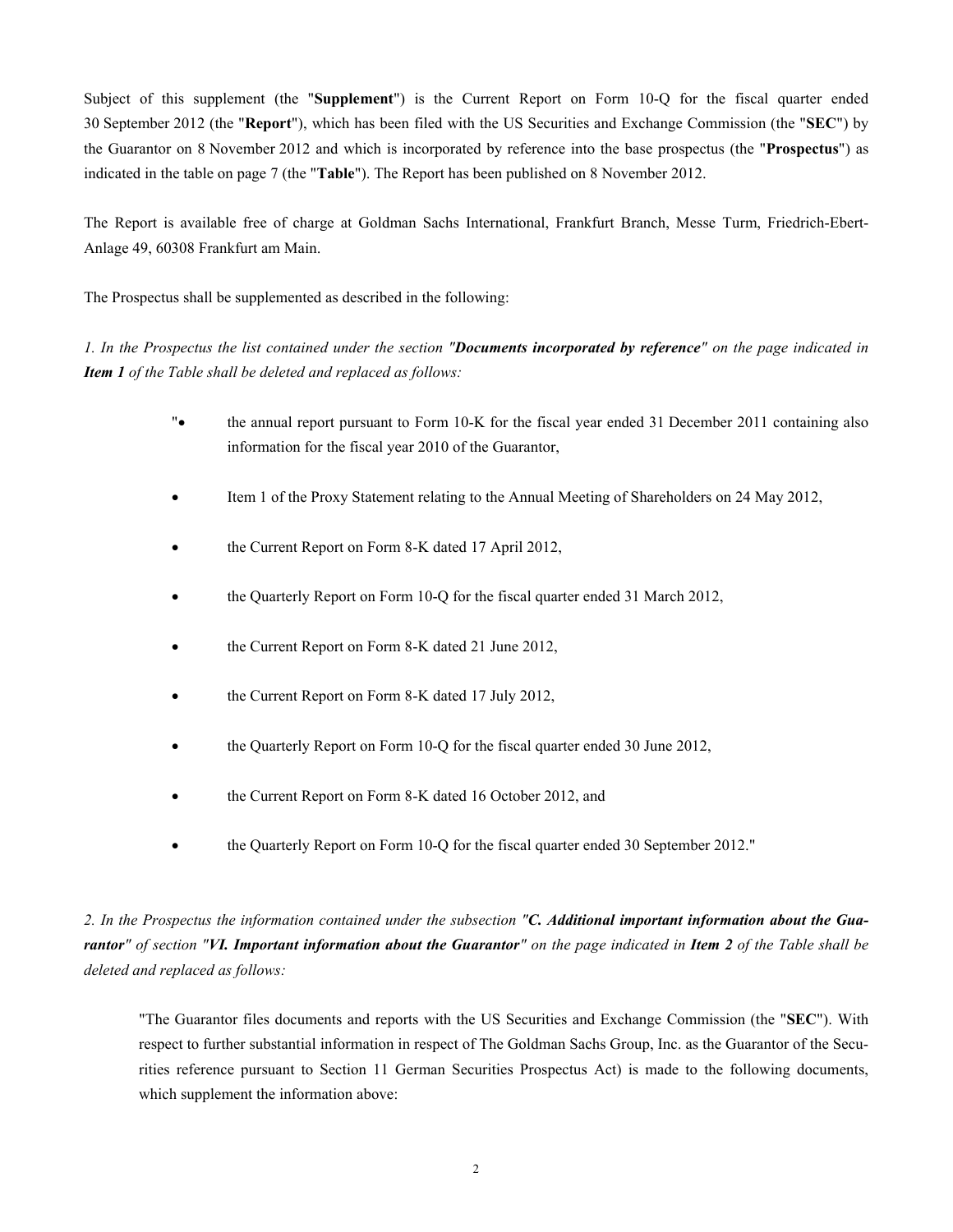- the Annual Report on Form 10-K for the fiscal year ended 31 December 2011 (the "**2011 Form 10- K**") containing also information for the fiscal year 2010 of the Guarantor,
- Item 1 of the Proxy Statement relating to the Annual Meeting of Shareholders on 24 May 2011 containing in particular information relating to the administrative, management and supervisory bodies as well as relating to board practices of the Guarantor (the "**2012 Proxy Statement**"),
- the Current Report on Form 8-K dated 17 April 2012 containing among others some quarterly financial information for the first quarter of the Guarantor as well as information on current development in business activities of the Guarantor (the "**17 April 2012 Form 8-K**"),
- the Quarterly Report on Form 10-Q for the fiscal quarter ended 31 March 2012 that has been filed with the SEC on 9 May 2012 and among others contains unaudited quarterly financial information of the Guarantor (the "**2012 First Quarter Form 10-Q**"),
- the Current Report on Form 8-K dated 21 June 2012 containing in particular information that as part of its review of ratings of a number of global financial institutions Moody's Investors Service (Moody's) downgraded the credit ratings of The Goldman Sachs Group, Inc. (the "**21 June 2012 Form 8-K**"),
- the Current Report on Form 8-K dated 17 July 2012 containing among others some quarterly financial information for the second quarter of the Guarantor as well as information on current development in business activities of the Guarantor (the "**17 July 2012 Form 8-K**"),
- the Quarterly Report on Form 10-Q for the fiscal quarter ended 30 June 2012 that has been filed with the SEC on 9 August 2012 and among others contains unaudited quarterly financial information of the Guarantor (the "**2012 Second Quarter Form 10-Q**"),
- the Current Report on Form 8-K dated 16 October 2012 containing among others some quarterly financial information for the third quarter of the Guarantor as well as information on current development in business activities of the Guarantor (the "**16 October 2012 Form 8-K**"), and
- the Quarterly Report on Form 10-Q for the fiscal quarter ended 30 September 2012 that has been filed with the SEC on 8 November 2012 and among others contains unaudited quarterly financial information of the Guarantor (the "**2012 Third Quarter Form 10-Q**").

The following table indicates where information regarding the Guarantor, which is required by the Commission Regulation (EC) Nr. 809/2004 (the "**Prospectus Regulation**"), can be found in the documents referred to above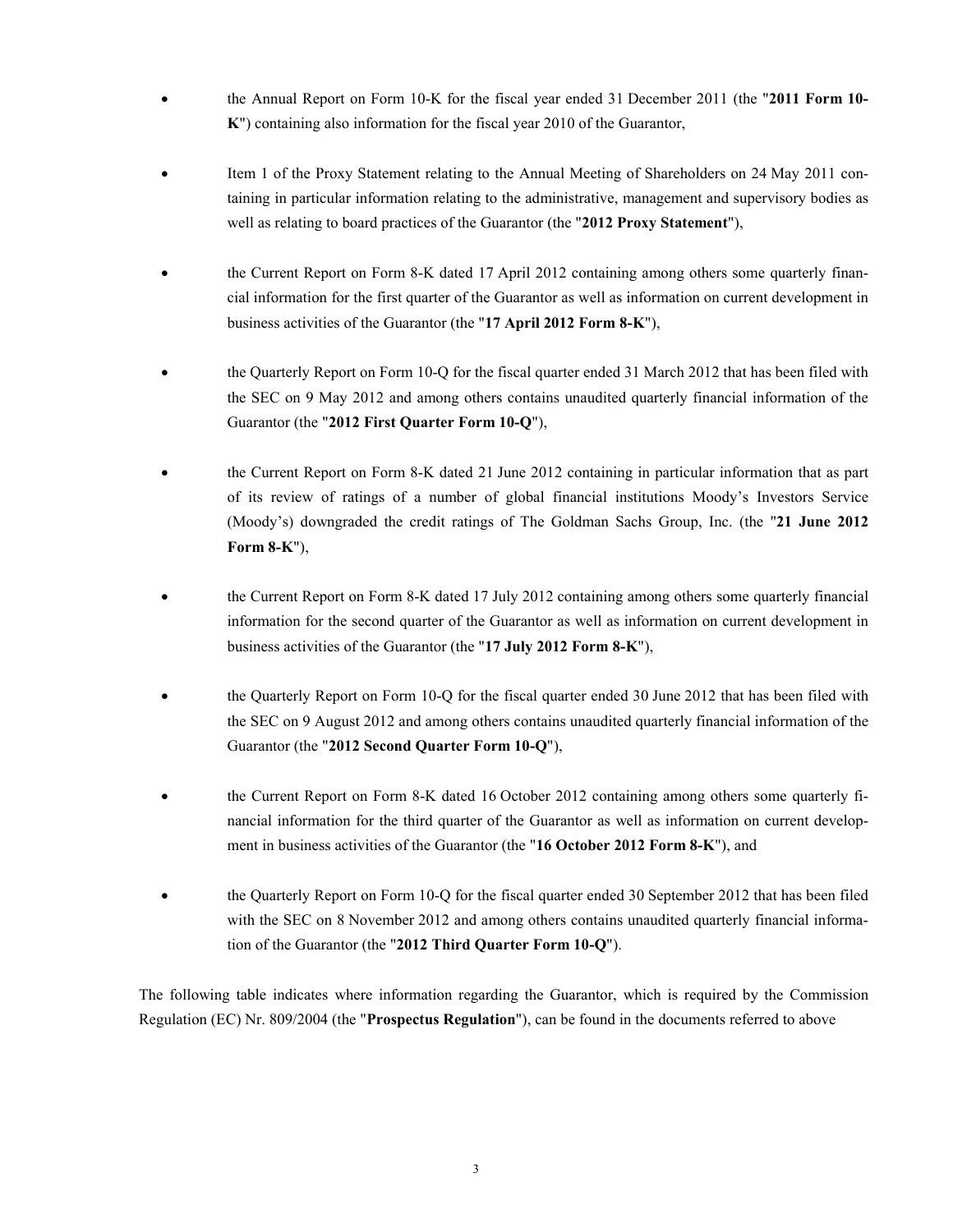| Information required by the Prospectus Regula-<br>tion                                                                            | <b>Document</b> (Location)                                                                                                                                                    |  |  |
|-----------------------------------------------------------------------------------------------------------------------------------|-------------------------------------------------------------------------------------------------------------------------------------------------------------------------------|--|--|
| Selected financial information for the fiscal years<br>ended 31 December 2011, 31 December 2010 and 31                            | 2011 Form 10-K (p. 215)                                                                                                                                                       |  |  |
| December 2009                                                                                                                     |                                                                                                                                                                               |  |  |
| Risk factors relating to the Guarantor                                                                                            | 2011 Form 10-K (pp. 21 - 34)<br>2012 First Quarter Form 10-Q (pp. 165 - 167)                                                                                                  |  |  |
| <b>Information about the Guarantor</b>                                                                                            |                                                                                                                                                                               |  |  |
| History and development of the Guarantor                                                                                          | 2011 Form 10-K (p. 1)                                                                                                                                                         |  |  |
| Investments                                                                                                                       | 2011 Form 10-K (pp. 81 - 82)<br>2012 First Quarter Form 10-Q (pp. 140 - 141)<br>2012 Second Quarter Form 10-Q (pp. 150 - 151)<br>2012 Third Quarter Form 10-Q (pp. 153 - 154) |  |  |
| <b>Business overview</b>                                                                                                          |                                                                                                                                                                               |  |  |
| Principal activities                                                                                                              | 2011 Form 10-K (pp. 1 - 6, 115)                                                                                                                                               |  |  |
| Principal markets                                                                                                                 | 2011 Form 10-K (pp. 1, 37, 43 - 44, 190-193)                                                                                                                                  |  |  |
| Organisational structure                                                                                                          | 2011 Form 10-K (p. 26, Exhibit 21.1)                                                                                                                                          |  |  |
| Trend information                                                                                                                 | 2011 Form 10-K (pp. 40 - 44)<br>2012 First Quarter Form 10-Q (pp. 106 - 107)<br>2012 Second Quarter Form 10-Q (pp. 113 - 116)<br>2012 Third Quarter Form 10-Q (pp. 114 - 118) |  |  |
| Administrative, management and supervisory bodies,                                                                                | 2012 Proxy Statement (pp. 1 - 3, 7 - 21, 55 - 57)                                                                                                                             |  |  |
| including conflicts of interest                                                                                                   | 2011 Form 10-K (pp. 35 - 36)                                                                                                                                                  |  |  |
| Audit committee                                                                                                                   | 2012 Proxy Statement (pp. 21 - 22, 48 - 49)                                                                                                                                   |  |  |
| Major shareholders                                                                                                                | 2012 Proxy Statement (p. 60)                                                                                                                                                  |  |  |
| <b>Financial information</b>                                                                                                      |                                                                                                                                                                               |  |  |
| Audited historical financial information for the fiscal<br>years ended 31 December 2011, 31 December 2010<br>and 31 December 2009 | 2011 Form 10-K (pp. 110 - 212)                                                                                                                                                |  |  |
| Auditor's report                                                                                                                  | 2011 Form 10-K (p. 109)                                                                                                                                                       |  |  |
| <b>Balance</b> sheet                                                                                                              | 2011 Form 10-K (p. 111)                                                                                                                                                       |  |  |
| Income statement                                                                                                                  | 2011 Form 10-K (p.110)                                                                                                                                                        |  |  |
| Cash flow statement                                                                                                               | 2011 Form 10-K (p. 113)                                                                                                                                                       |  |  |
| Accounting policies and explanatory notes                                                                                         | 2011 Form 10-K (pp. 45 - 49, 115 - 212)                                                                                                                                       |  |  |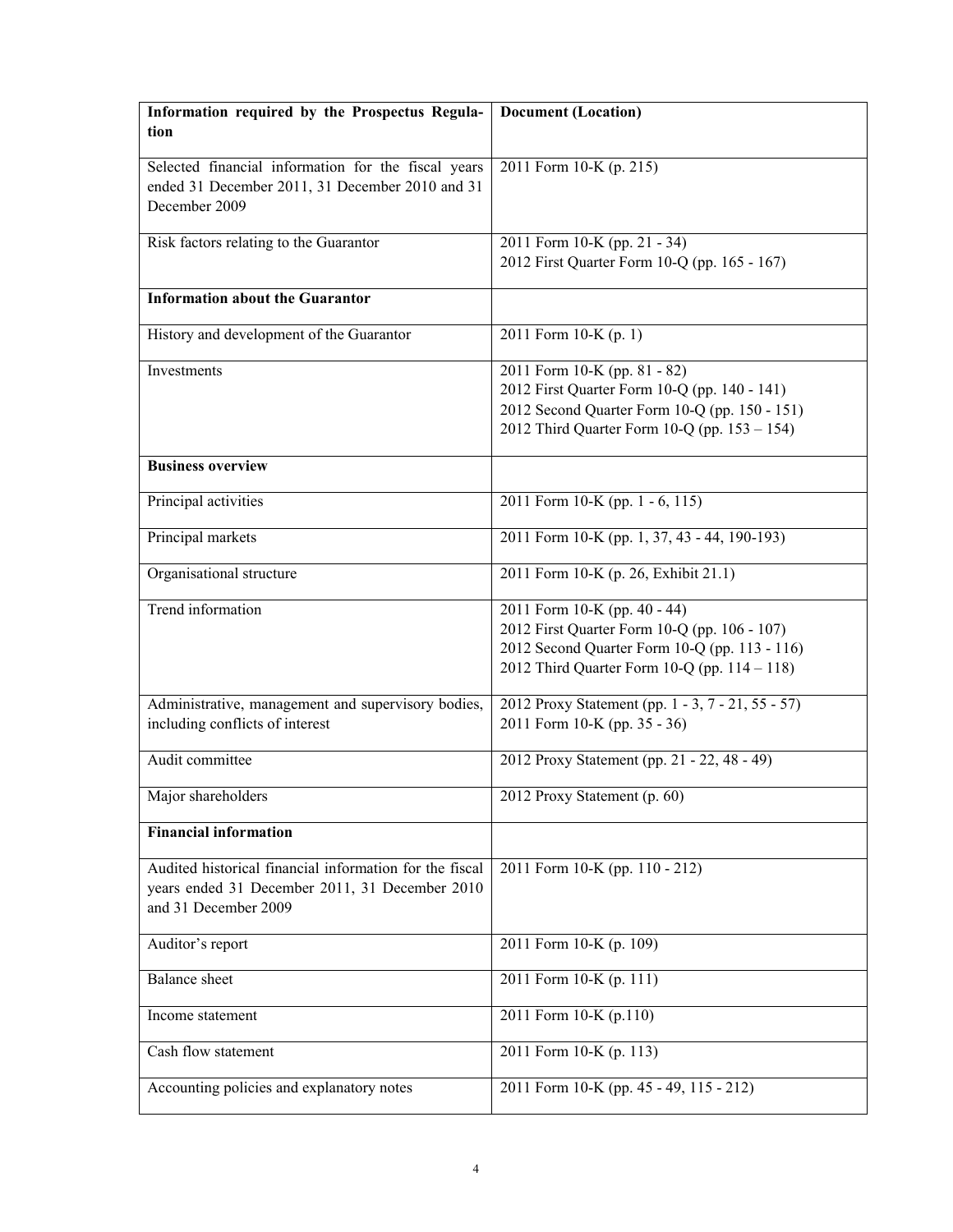| Financial or trading position                     | 2011 Form 10-K (pp. 110 - 212)                       |  |  |
|---------------------------------------------------|------------------------------------------------------|--|--|
|                                                   | 17 April 2012 Form 8-K (pp. 2 - 4)                   |  |  |
|                                                   | 17 July 2012 Form 8-K (pp. 2 - 4)                    |  |  |
|                                                   | 16 October 2012 Form 8-K (pp. 2-4)                   |  |  |
|                                                   |                                                      |  |  |
| Unaudited interim and other financial information | 17 April 2012 Form 8-K (pp. 7 - 11)                  |  |  |
|                                                   | 2012 First Quarter Form 10-Q (pp. 2 - 104)           |  |  |
|                                                   | 17 July 2012 Form 8-K (pp. 7 - 11)                   |  |  |
|                                                   | 2012 Second Quarter Form 10-Q (pp. 2 - 112)          |  |  |
|                                                   | 16 October 2012 Form 8-K (pp. 7-11)                  |  |  |
|                                                   | 2012 Third Quarter Form 10-Q (pp. $2 - 112$ )        |  |  |
|                                                   |                                                      |  |  |
| Legal and arbitration proceedings                 | 2011 Form 10-K (pp. 34, 195 - 207)                   |  |  |
|                                                   | 2012 First Quarter Form 10-Q (pp. 87 - 100, 169)     |  |  |
|                                                   | 2012 Second Quarter Form 10-Q (pp. 93 - 106, 179)    |  |  |
|                                                   | 2012 Third Quarter Form 10-Q (pp. 94 – 107, 183)     |  |  |
|                                                   |                                                      |  |  |
| <b>Additional information</b>                     |                                                      |  |  |
| Share capital                                     | 2011 Form 10-K (pp. 111 - 112, 177-179)              |  |  |
|                                                   | 2012 First Quarter Form 10-Q (pp. 4 - 5, 72 - 74)    |  |  |
|                                                   | 2012 Second Quarter Form 10-Q (pp. 4 - 5, 77 - 79)   |  |  |
|                                                   | 2012 Third Quarter Form 10-Q (pp. $4 - 5$ , 79 - 79) |  |  |
|                                                   |                                                      |  |  |
| Ratings                                           | 2011 Form 10-K (pp. 91 - 92)                         |  |  |
|                                                   | 2012 First Quarter Form 10-Q (pp. 151 - 152)         |  |  |
|                                                   | 21 June 2012 Form 8-K (p. 2)                         |  |  |
|                                                   | 2012 Third Quarter Form 10-Q (pp. $164 - 165$ )      |  |  |
|                                                   |                                                      |  |  |

The documents specified above are produced in English. They have been filed with the SEC by the Guarantor and are available from the SEC website at http://www.sec.gov. In addition, they have been filed with the Commission de Surveillance du Secteur Financier (CSSF) in Luxemburg and are available from the website of the Luxembourg stock exchange at http://www.bourse.lu. In addition, the documents are available free of charge from Goldman Sachs International, Frankfurt Branch, MesseTurm, Friedrich-Ebert-Anlage 49, 60308 Frankfurt am Main.

The ratings have been issued by DBRS, Inc. ("**DBRS**"), Fitch, Inc. ("**Fitch**"), Moody's Investors Service ("**Moody's**") and Standard & Poor's Rating Services ("**S&P**"), each of which is established in the United States (together, the "**US Credit Rating Agencies**").

In general, certain European regulated entities are restricted from using a rating for regulatory purposes if such rating is not either (i) issued or validly endorsed by a credit rating agency established in the European Union (an "**EU Credit Rating Agency**") and registered with the European Securities and Markets authority ("ESMA") under Regulation (EU) No. 1060/2009 (as amended by Regulation (EU) No. 513/2011, the "**Credit Rating Agency Regulation**") or (ii) issued by a credit rating agency established outside the European Union which is certified under the Credit Rating Regulation.

The EU affiliates of DBRS, Fitch, Moody's and S&P are registered EU Credit Rating Agencies on the official list, available at [http://www.esma.europa.eu/popup2.php?id=7692.](http://www.esma.europa.eu/popup2.php?id=7692) The ESMA has approved the endorsement by such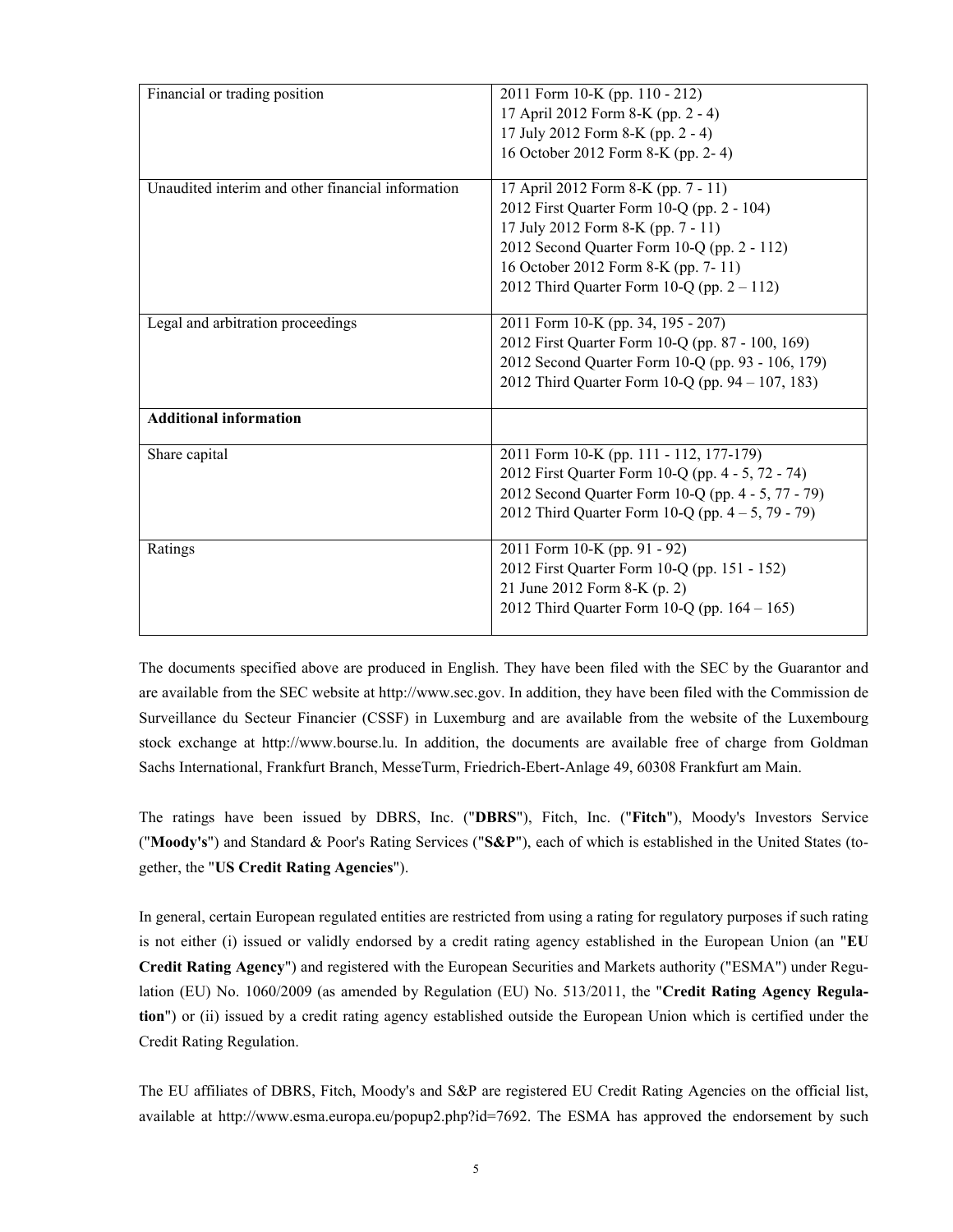EU affiliates of ratings issued by the corresponding US Credit Rating Agencies. Accordingly, ratings issued by the US Credit Rating Agencies may be used for regulatory purposes in the EU.

In addition to the US Credit Rating Agencies mentioned, Rating and Investment Information, Inc. ("**R&I**") has issued a credit rating, which is contained on the page referred to in the table above. This information is incorporated for information purposes only. R&I is incorporated in a third country but has not applied for the registration under the Credit Rating Agency Regulation.

The Guarantor is organised under the laws of the State of Delaware with registration number 2923466.

The business purpose of the Guarantor (as stipulated in writing in the third clause of the revised and restated Certificate of Incorporation of the Guarantor) covers all lawful acts and activities of corporations according to the laws of the State of Delaware.

The Guarantor is in compliance in all material respects with the corporate governance standards of the New York Stock Exchange which are applicable to the Guarantor as a corporation organised in the USA and whose shares are listed on such exchange.

Throughout the validity of the Base Prospectus, among others the following corporate governance documents may be inspected on the website of the Guarantor (http://www2.goldmansachs.com/our-firm/investors/index.html) or at its offices:

- the Restated Certificate of Incorporation of the Guarantor dated 2 November 2009 or in its respective current version and
- the Amended and Restated By-laws of The Goldman Sachs Group, Inc. of the Guarantor dated 30 October 2009 or in its respective current version."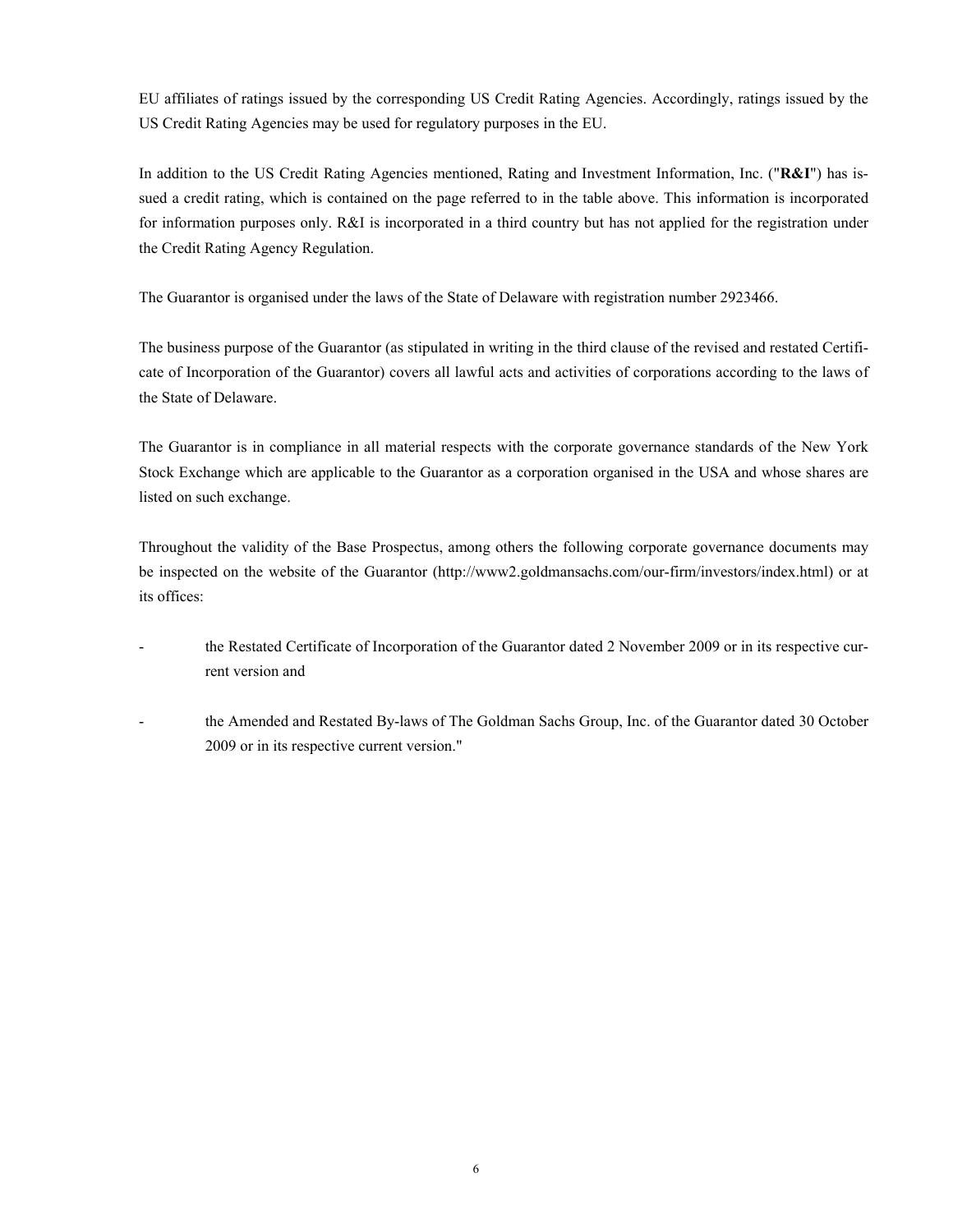| No. | <b>Name of the Base Prospectus</b>                                                                                                                                                                                                                                                                                                                                                                                                                              | <b>Issuer</b>                              | Supplement No. | Date of the Base Prospectus | Item 1     | Item 2     |
|-----|-----------------------------------------------------------------------------------------------------------------------------------------------------------------------------------------------------------------------------------------------------------------------------------------------------------------------------------------------------------------------------------------------------------------------------------------------------------------|--------------------------------------------|----------------|-----------------------------|------------|------------|
|     | Base Prospectus Warrants relating<br>to Indices / Shares or Securities<br>representing Shares / Currency Ex-<br>change Rates / Bonds / Commodi-<br>ties / Futures Contracts / Interest<br>Rates / Investment Fund Units /<br>Dividends or a Basket consisting of<br>Indices / Shares or Securities repre-<br>senting Shares / Currency Exchange<br>Rates / Bonds / Commodities / Fu-<br>tures Contracts / Interest Rates /<br>Investment Fund Units / Dividends | Goldman, Sachs<br>& Co. Wertpapier<br>GmbH | 5              | 22 June 2012                | Page G-237 | Page G-223 |